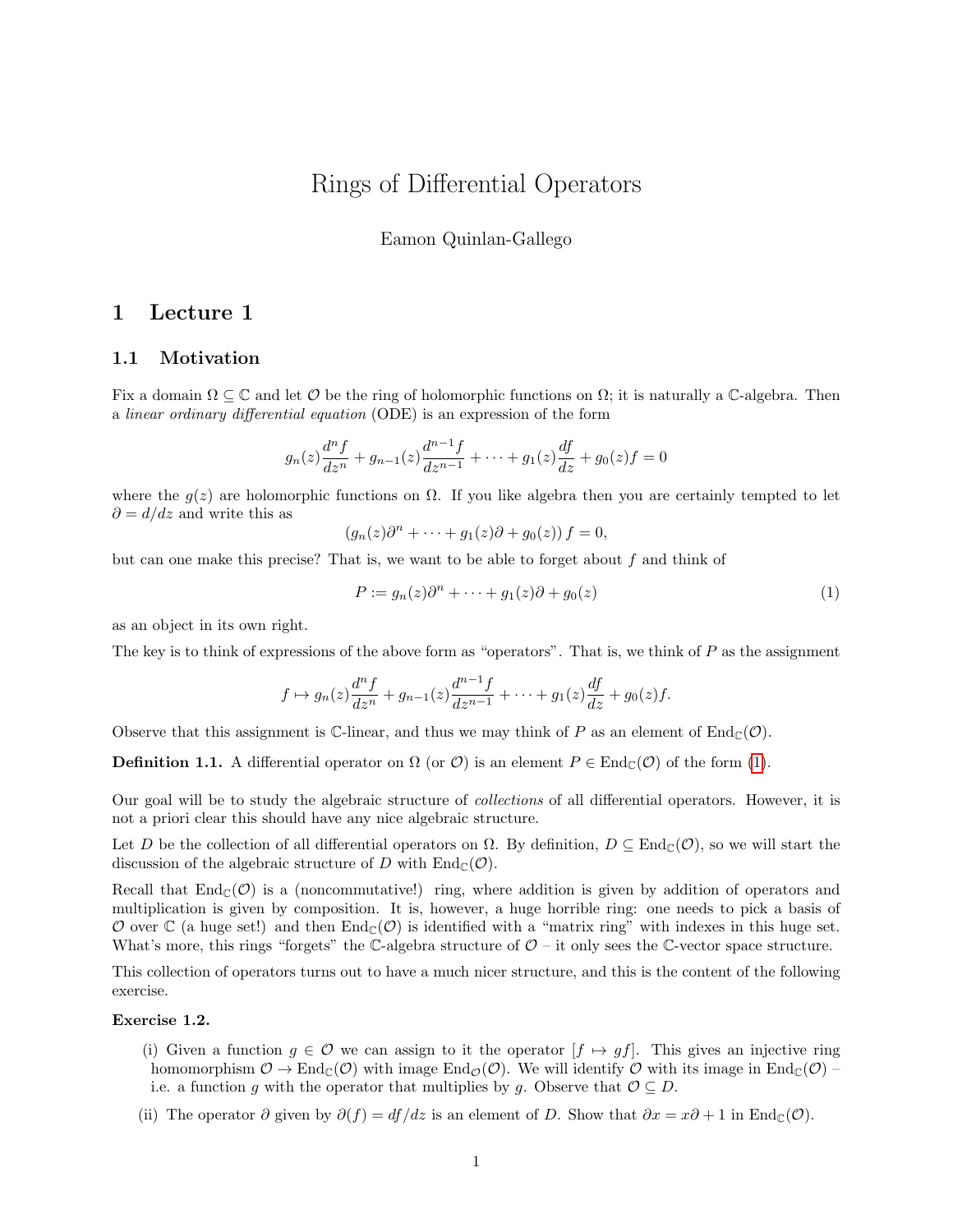(iii) Let D' be the subring of  $\text{End}_{\mathbb{C}}(\mathcal{O})$  generated by  $\mathcal{O}$  and  $\partial$ . Then  $D = D'$ . In particular, D forms a ring – a subring of  $\text{End}_{\mathbb{C}}(\mathcal{O})$ .

Following this exercise, it makes sense to call  $D$  the *ring of differential operators* on  $\mathcal{O}$ .

**Remark 1.3.** We could have considered the ring of *polynomial* functions on  $\Omega$ . This is the ring  $R = \mathbb{C}[z]$ . Observe that the operator  $\partial$  preserves this subring of  $\mathcal O$ . It is therefore intuitive that the ring of differential operators on R should be  $k\langle R, \partial \rangle \subseteq \text{End}_{\mathbb{C}}(R)$ . It will be the subring of operators that can be expressed in form [\(1\)](#page-0-0), but where now the  $g_i$  are polynomials in z.

#### 1.2 Generalizations

We would like to generalize the above construction in two directions: we want to replace  $\mathbb C$  with an arbitrary base commutative ring  $k$  – most often a field – and  $\mathcal O$  with an arbitrary k-algebra R.

Before we give the definition, let us observe that if  $R = k[x]$  then the operator  $\partial$  given by  $\partial(f) = df/dz$  still makes sense. Namely, it is just formally defined by  $\partial(x^n) = nx^{n-1}$  for  $n \ge 1$ , and  $\partial(\lambda) = 0$  for  $\lambda \in k$ , and extended by k-linearly. Similarly,  $\partial_i$  makes sense on  $R = k[x_1, \ldots, x_n]$ .

The following definition is unmotivated, but we will prove that whenever  $k$  is a field of characteristic zero and  $R = k[x_1, \ldots, x_n]$  we will see that the ring of differential operators will be  $k\langle x_1, \ldots, x_n, \partial_1, \ldots, \partial_n \rangle$ .

Again we observe that, in this setting,  $\text{End}_k(R)$  is an R-algebra, and we identify R with its image  $\text{End}_R(R)$ in  $\text{End}_k(R)$ .

**Definition 1.4.** Let k be a commutative ring and R be a commutative k-algebra. We inductively define R-submodules  $D_k^n(R)$  of  $\text{End}_k(R)$  by:

$$
D_k^0(R) = \text{End}_R(R) = R.
$$
  

$$
D_k^n(R) = \{ \xi \in \text{End}_k(R) : [\xi, f] \in D_k^{n-1}(R) \text{ for all } f \in R \}.
$$

Then the *ring of k-linear differential operators on R* is

$$
D_k(R) = \bigcup_{n=0}^{\infty} D_k^n(R).
$$

(By exercise [1.5](#page-1-0) below, this is an increasing union). Observe that one needs to check that  $D_k(R)$  is indeed a ring!

#### <span id="page-1-0"></span>Exercise 1.5.

- (i) Show that  $D_k^0(R) \subseteq D_k^1(R) \subseteq D_k^2(R) \subseteq \cdots$
- (ii) Show that  $D_k^1(R) = R + \text{Der}_k(R)$  where  $\text{Der}_k(R)$  is the space of k-linear derivations on  $R$  recall a k-linear operator  $\theta$  is a derivation if  $\theta(fg) = f\theta(g) + g\theta(f)$  for all  $f, g \in R$ .
- (iii) Show that  $D_k^n(R) \cdot D_k^m(R) \subseteq D_k^{n+m}(R)$ .
- (iv) Show that  $[D_k^n(R), D_k^m(R)] \subseteq D_k^{n+m-1}(R)$ .

Observe that Exercise [1.5](#page-1-0) tells us that  $D_k(R)$  is a ring that is *filtered* by the submodules  $D_k^n(R)$ . Moreover, part (iv) shows that the associated graded

$$
\operatorname{gr} D_k(R) = \bigoplus_{i=0}^{\infty} \frac{D_k^i(R)}{D_k^{i-1}(R)}
$$

is a commutative ring.

As promised, this kind of recovers our intuitive notion of differential operator. The following exercise provides a proof, which is taken from [\[1\]](#page-15-0). However, we will prove this in a much more efficient way later.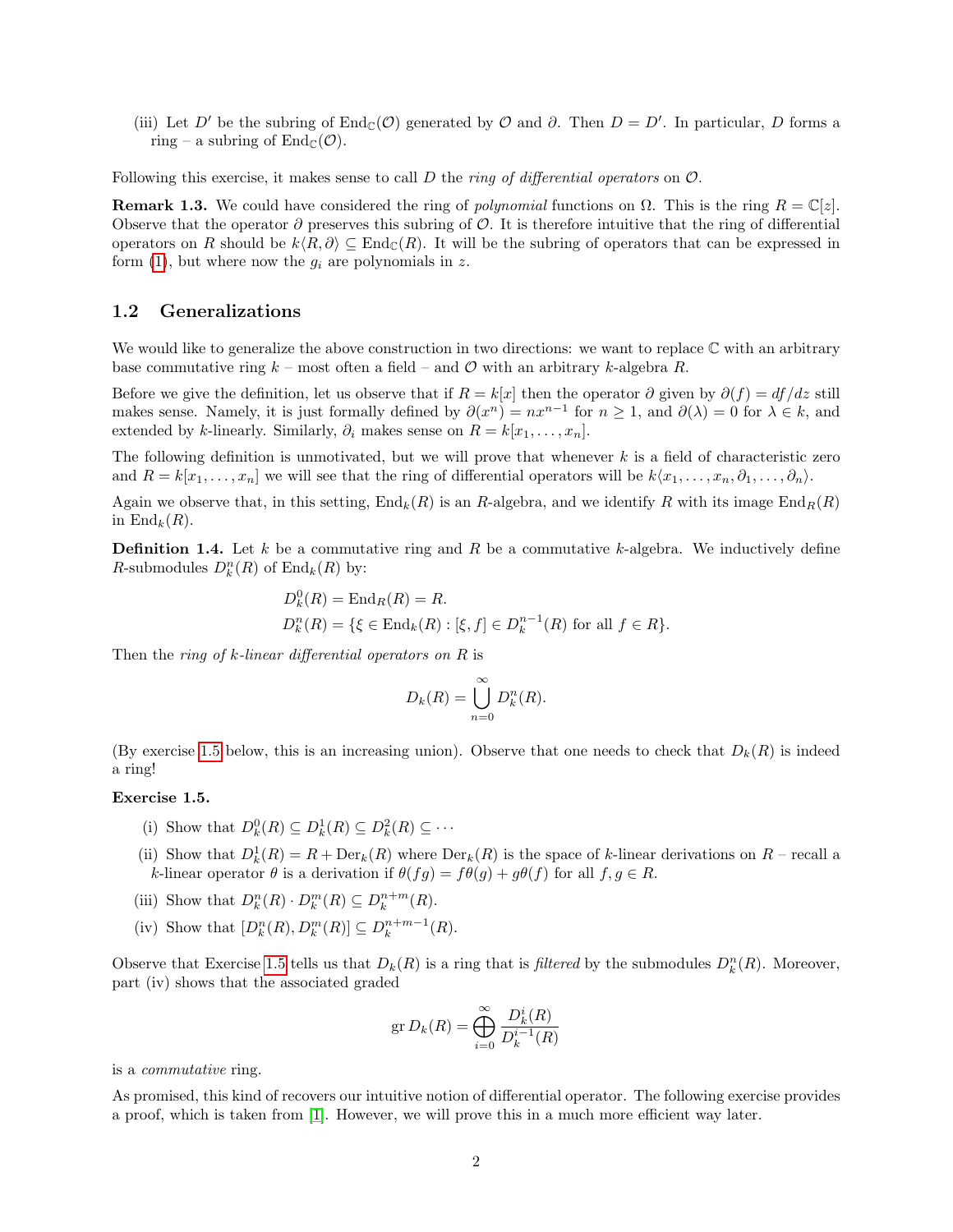**Exercise 1.6.** Suppose k is a field of characteristic zero and  $R = k[x_1, \ldots, x_n]$ . Our goal is to show that

$$
D_k(R) = k \langle x_1, \ldots, x_n, \partial_1, \ldots, \partial_n \rangle.
$$

Moreover, we will prove that

$$
D_k^n(R) = \bigoplus_{|\alpha| \le n} R\partial^{\alpha}.
$$

To start with, let us call  $C_n := \bigoplus_{|\alpha| \le n} R\partial^{\alpha}$ , so that our goal is to show  $D_k^n(R) = C_n$ .

- (i) Convince yourself that  $\partial_i$  makes sense as an operator on  $R$  i.e. define its action formally. Moreover, prove that  $\partial_i \in D^1_k(R)$ . By Exercise [1.5\(](#page-1-0)iii) this proves the inclusion  $C_n \subseteq D^n_k(R)$ .
- (ii) Prove that  $D_k^1(R) = C_1$ .
- (iii) Suppose  $\xi \in D_k(R)$  is such that  $[\xi, x_i] = 0$  for all i. Then  $\xi \in R$ .
- (iv) Show that  $C_n = C_{n+1} \cap D_k^n(R)$ .
- (v) Suppose  $\xi_1,\ldots,\xi_r\in C_{n-1}$  are such that  $[\xi_i,x_j]=[\xi_j,x_i]$  for all  $i,j$ . Then there is some  $\eta\in C_n$  such that  $\xi_i = [\eta, x_i]$ . [Hint: induction on r].
- (vi) Show that  $D_k^n(R) = C_n$ . [Hint: induction on n; suppose  $\xi \in D_k^n(R)$ , then set  $\xi_i := [\xi, x_i]$  and use part (v).

One might ask about the characteristic  $p > 0$  case. The reason why the above does not work is because for this case one has "divided powers". Namely, set  $R = k[x]$  where k is a field of characteristic  $p > 0$ . Then consider the operator defined by

$$
x^n \mapsto \begin{cases} \binom{n}{p} x^{n-p} & \text{if } n \ge p \\ 0 & \text{otherwise.} \end{cases}
$$

Then this gives a differential operator of order  $\leq p$  which, in characteristic 0, is just the operator

$$
\frac{1}{p!}\partial^p.
$$

But in characteristic  $p > 0$  this operator is not given a composition of two operators of smaller degree.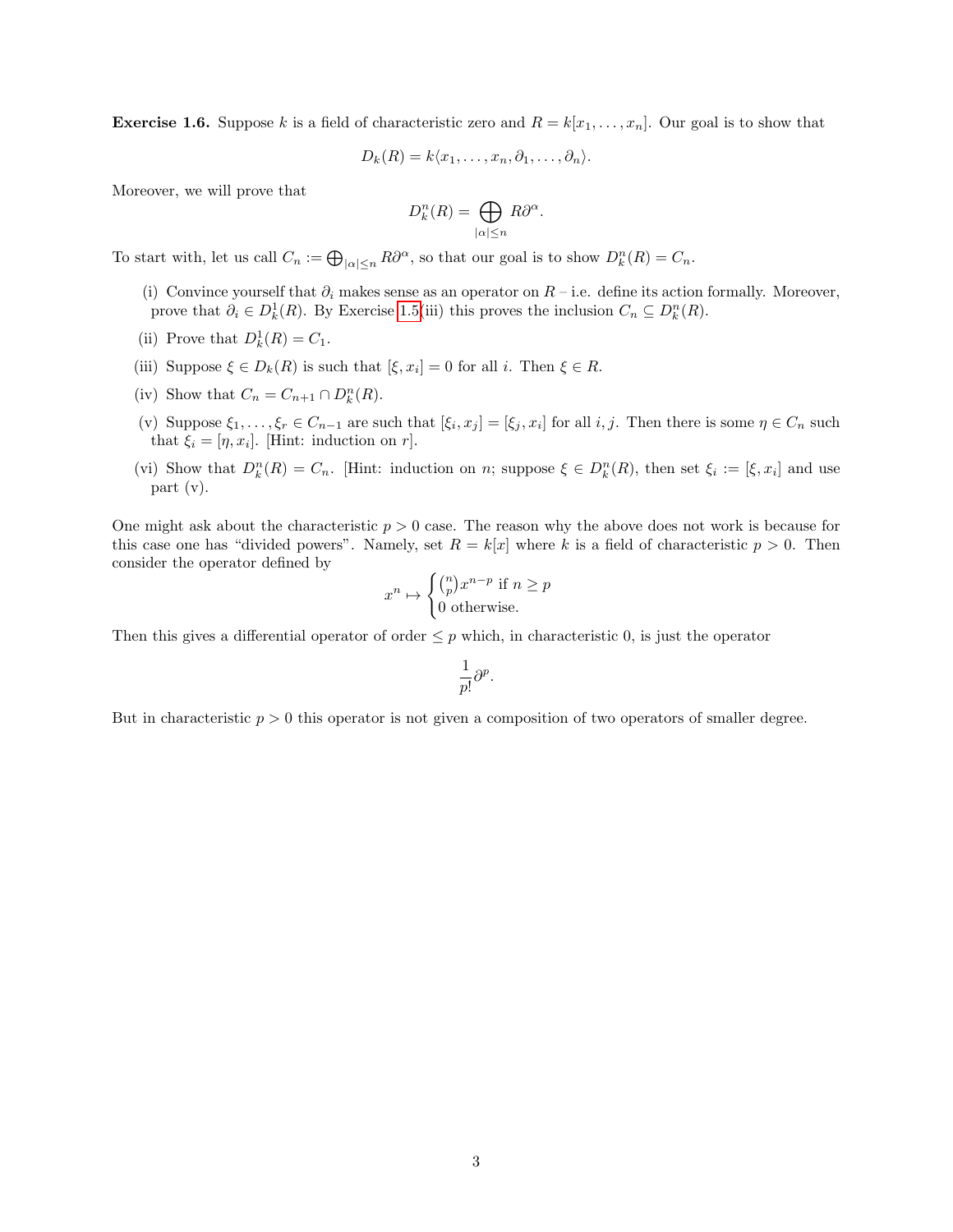Even though we have only defined the ring of differential operators on a  $k$ -algebra  $R$ , given two  $R$ -modules M and N one can talk about the module of differential operators from M to N. This will be useful for us when we want to compare differential operators between two rings. (Given a map of k-algebras  $R \to S$  there is no induced map  $D_k(R) \to D_k(S)$  in general).

#### Exercise 2.1.

(i) Define a notion of differential operators  $D_{R/k}^n(M, N)$  from M to N of order  $\leq n$ , and  $D_{R/k}(M, N)$ . Once again these will be R-submodules of  $\text{Hom}_k(M, N)$  defined inductively, with  $D^0_{R/k}(M, N) =$ Hom<sub>R</sub> $(M, N)$ . The result will no longer be a ring unless  $M = N - it$  will, however, retain an R-module structure.

(ii) Given  $\xi \in D_{R/k}^n(M, N)$  and  $\eta \in D_{R/k}^m(N, P)$ ,  $\eta \circ \xi \in D_{R/k}^{n+m}(M, P)$ .

Sadly, computing differential operators is no easy task. So far, the only thing we know is that if k is a field of characteristic zero and  $R = k[x_1, \ldots, x_n]$  then

$$
D_k(R) = k \langle x_1, \ldots, x_n, \partial_1, \ldots, \partial_n \rangle \subseteq \mathrm{End}_k(R).
$$

This was done in the form of an exercise, but at least the inclusion  $(2)$  should be clear. It is not hard to find (or at least guess) a presentation for this ring, namely

$$
D_k(R) = \frac{k\langle x_1,\ldots,x_n,y_1,\ldots,y_n\rangle}{\langle [x_i,x_j]=0,[\partial_i,\partial_j]=0,[\partial_i,x_j]=\delta_{ij}\rangle}.
$$

This ring is called the Weyl algebra in  $2n$ -generators. We will denote it by  $\mathcal{D}$ .

Our first goal today is to study behaviour under quotients, so that we may begin to give our first examples of things which are not polynomial.

#### 2.1 Behaviour under quotients for polynomial rings

This discussion is taken from [\[2\]](#page-15-1), Ch. 15.

Fix a field k of characteristic zero and let  $S = k[x_1, \ldots, x_n]$  be a polynomial ring over a k. Thus  $D_k(S) = \mathcal{D}$ .

#### <span id="page-3-0"></span>Exercise 2.2.

- (i) A differential operator  $\xi$  of order  $\leq n$  is uniquely determined by its values on  $x^{\alpha}$  where  $|\alpha| \leq n$ .
- (ii) Conversely, given a collection  $\{f_\alpha : |\alpha| \leq n\}$  there is a differential operator  $\xi$  of order  $\leq n$  with  $\xi(x^{\alpha}) = f_{\alpha}.$

Given an ideal  $I \subseteq S$  we define

$$
\mathcal{D}[I] = \{ \xi \in \mathcal{D} : \xi(I) \subseteq I \}.
$$

Observe that  $\{\xi \in \mathcal{D} : \xi(R) \subseteq I\}$  is a right ideal of  $\mathcal{D}$ , and that  $\mathcal{D}[I]$  is a subring of  $\mathcal{D}$ .

**Definition 2.3.** Given an right ideal J in a (not necessarily commutative) ring A, the idealizer of J in A is the biggest subring of A that contains J as a two-sided ideal.

Exercise 2.4. Show there is a "biggest" subring that contains J as a two-sided ideal.

Proposition 2.5 (ref. McConnell & Robson).

- (i) We have  $I\mathcal{D} = \{\xi \in \mathcal{D} : \xi(R) \subseteq I\}.$
- (ii) The subring  $\mathcal{D}[I]$  is the idealizer of ID in  $\mathcal{D}$ .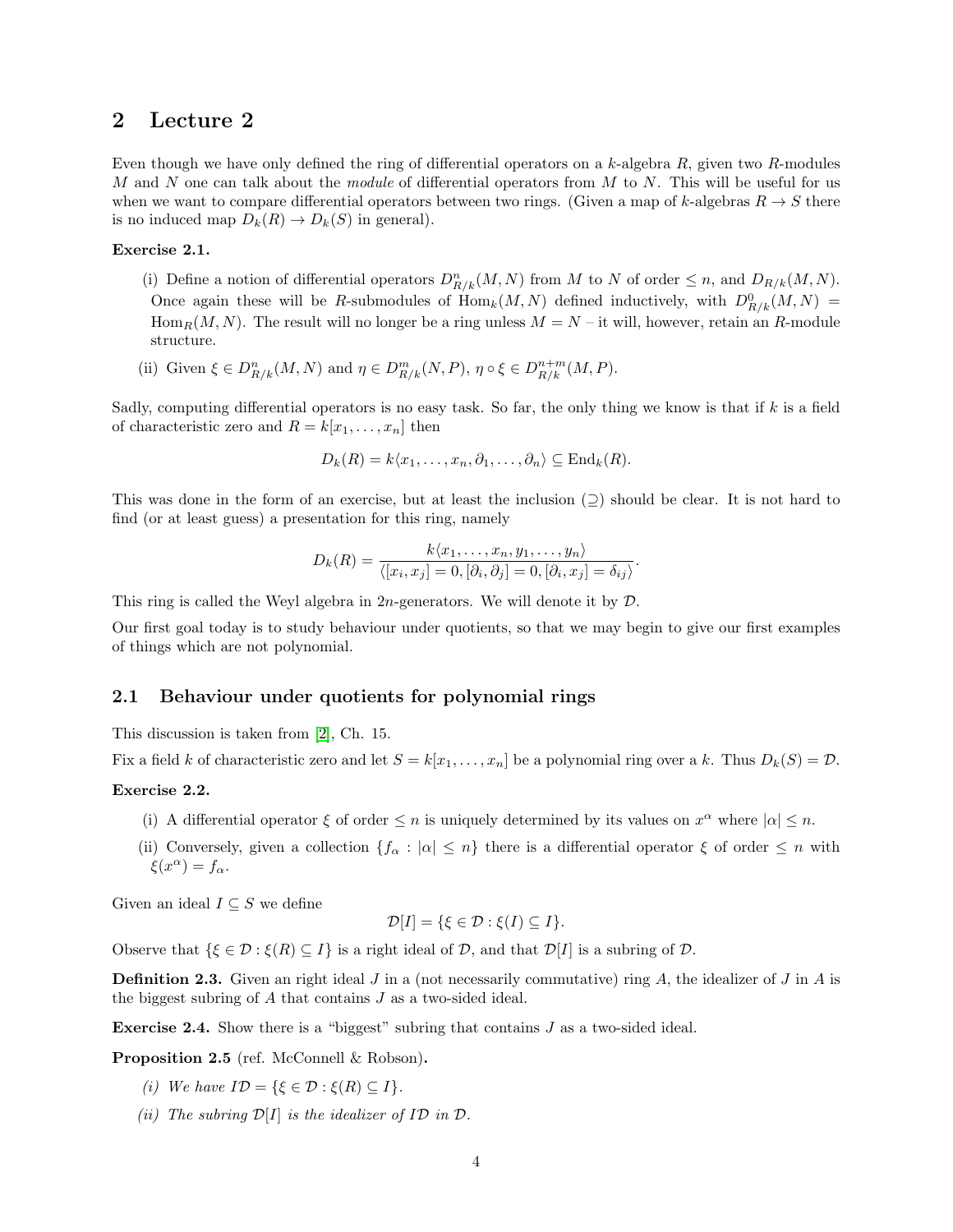Proof.

(i) For this proof set  $J := \{ \xi \in \mathcal{D} : \xi(R) \subseteq I \}$ . Clearly  $I\mathcal{D} \subseteq J$ . Now suppose  $\xi = \sum f_\alpha \partial^\alpha \in J$ , and we wish to show that  $\xi \in I\mathcal{D}$ . We may assume that  $f_{\alpha} \notin I$  for all  $\alpha$ . If  $\xi$  is then nonzero take an  $\alpha$  with minimal  $|\alpha|$  amongst the ones with  $f_{\alpha} \neq 0$ . Then

$$
f_{\alpha} = (scalar) \cdot \xi(x^{\alpha}) \in I
$$

giving a contradiction.

(ii) For simplicity set  $A := \mathbb{I}(ID)$ . As ID is a two-sided ideal of  $\mathcal{D}[I]$  (use part (i)),  $\mathcal{D}[I] \subset A$ . Now suppose  $\xi \in A$ , and we wish to show that  $\xi(I) \subseteq I$ . Thus let  $g \in I$ . On the one hand,  $\xi g \in I\mathcal{D}$  as  $\xi$  is in the idealizer of ID and  $g \in ID$ . But then we conclude that  $\xi(g) = \xi g(1) \in I$  by part (i).

 $\Box$ 

**Proposition 2.6.** Let  $S = k[x_1, \ldots, x_n]$  be a polynomial ring over a commutative ring k and  $I \subseteq S$  be an idea. Set  $R = S/I$ . Then

$$
\mathcal{D}_k(R) \simeq \frac{\mathcal{D}[I]}{I\mathcal{D}}.
$$

Moreover, this isomorphism respects the order filtration.

Observe that by the previous proposition  $I\mathcal{D}$  is a two-sided ideal of  $\mathcal{D}[I]$ , and thus the proposition makes sense.

*Proof.* We have a map  $\mathcal{D}[I]/I\mathcal{D} \to \mathcal{D}_k(R)$  which is injective – we will denote the image of  $\eta \in \mathcal{D}[I]$  by  $\eta_R$ . To show it is surjective it suffices to show that every differential operator  $\xi$  on R can be lifted to a differential operator  $\xi$  on  $S$  – the lift will necessarily preserve I. Suppose  $\xi$  has order  $\leq n$ .

For this, consider lifts  $f_\alpha$  of  $\xi(\overline{x^\alpha})$  for  $|\alpha| \leq n$ . By Exercise [2.2,](#page-3-0) there exists a differential operator  $\eta \in \mathcal{D}$ with  $\eta(x^{\alpha}) = f_{\alpha}$ . The result then follows from the following claim:

**Claim.**- Suppose  $\xi \in D_k^n(R)$  and  $\eta \in D_k^n(S)$  are such that  $\xi(\overline{f}) = \overline{\eta(f)}$  for all polynomials  $f \in S$  of degree  $\leq n$ . Then  $\xi(\bar{f}) = \overline{\eta(f)}$  for all  $f \in S$  – in particular,  $\eta \in \mathcal{D}[I]$ .

*Proof of Claim:* We will induct on the order n, with  $n = 0$  being clear. We know that, for  $i = 1, \ldots, n$ ,

$$
[\xi, \overline{x_i}](f) = \overline{[\eta, x_i](f)}
$$

for all polynomials f of degree  $\leq n-1$ . As the order has dropped, the inductive hypothesis implies that the above statement holds for all  $f \in S$ .

We now show that  $\xi(\bar{f}) = \overline{\eta(f)}$  for all  $f \in S$  by induction on the degree of f, knowing the statement whenever the degree is  $\leq n$ .

If  $x^{\alpha}$  is a monomial of positive degree, we may write  $x^{\alpha} = x_i x^{\beta}$  for some  $i, \beta$ , with  $x^{\beta}$  having degree one less. Then

$$
\xi(x^{\alpha}) = x_i \xi(x^{\beta}) + [\xi, x_i](x^{\beta}).
$$

and

$$
\eta(x^{\alpha}) = x_i \eta(x^{\beta}) + [\eta, x_i](x^{\beta}).
$$

The induction on degree then gives  $\xi(x^{\alpha}) = \eta(x^{\alpha})$ .

**Example 2.7.** Let  $R = k[x, y]/(f)$  where  $f = x^3 - x + y^2$ , and denote  $S = k[x, y]$ . We will compute  $D_k(R)$ , but in order to do so we need the following fact:

• If R is a regular k-algebra, where k is a field of characteristic zero, then  $D_k(R)$  is generated by R and its derivations.

 $\Box$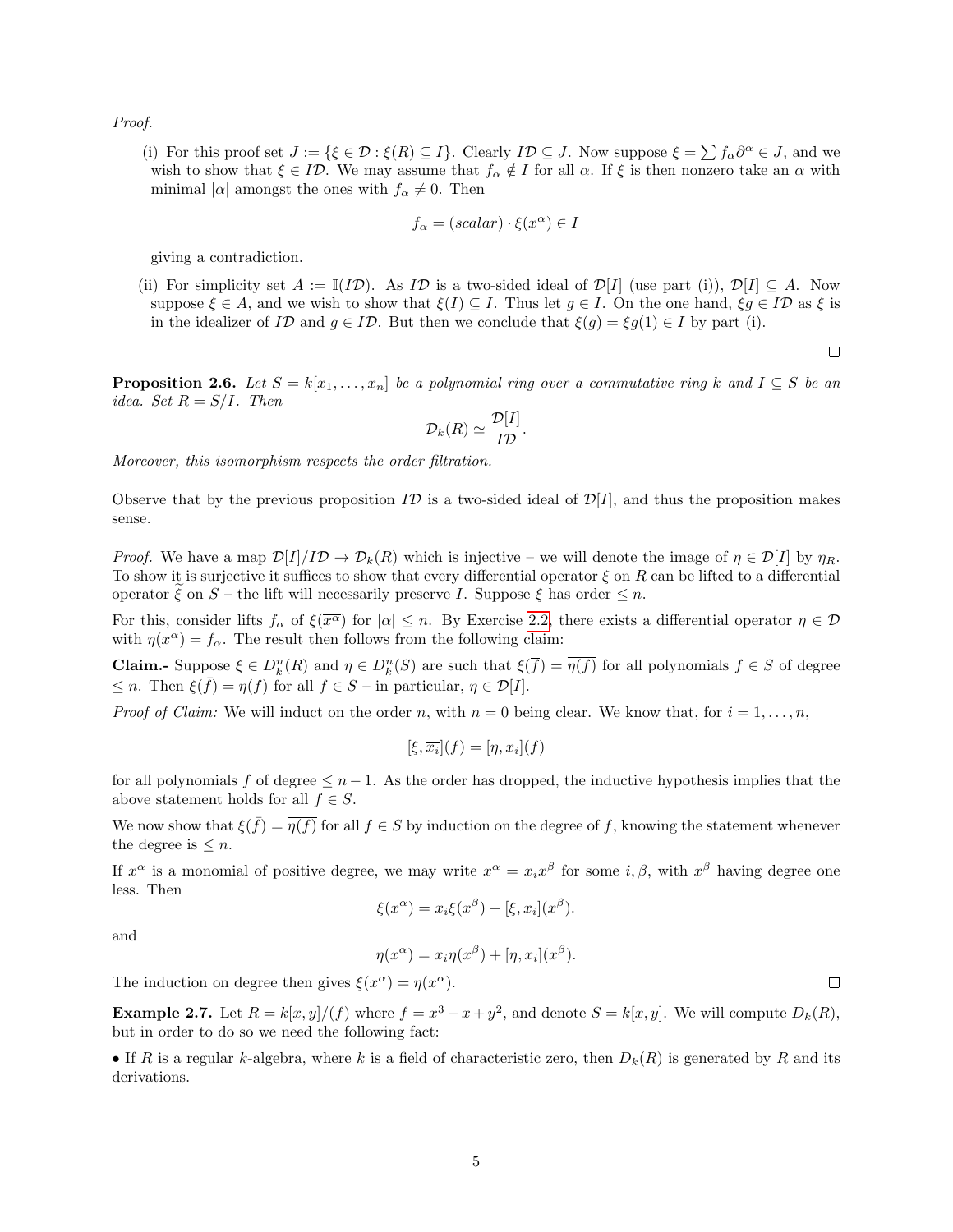Because R is regular in our case, it suffices to compute the derivations of R over k. As R is one-dimensional, the module of derivations will be generated by one element, and since

$$
\mathrm{Der}_k(R) = \frac{\{\theta \in \mathrm{Der}_k(S) : \theta((f)) \subseteq (f)\}}{(f) \mathrm{Der}_k(S)},
$$

it suffices to find a derivation  $\theta$  on S with  $\theta((f)) \subseteq (f)$ .

The reason why it is easy to compute these derivations is the following:

**Exercise 2.8.** Let  $\theta$  be a derivation on S. Then  $\theta((f)) \subseteq (f)$  if and only if  $\theta(f) \in (f)$ . This may fail for higher-order differential operators.

But now we can guess a derivation  $\theta$  on S with  $\theta(f) \in (f)$  – in fact with  $\theta(f) = 0!$  Set:

$$
\theta = \frac{df}{dy}\partial_y - \frac{df}{dx}\partial_x
$$
  
=  $2y\partial_y - (3x^2 - 1)\partial_x$ .

We conclude that  $D_k(R)$  is the subring of  $\text{End}_k(R)$  generated by R and  $\overline{\theta}$  – the derivation induced by  $\theta$  on R.

$$
D_k(R) = k\langle \bar{x}, \bar{y}, \theta \rangle.
$$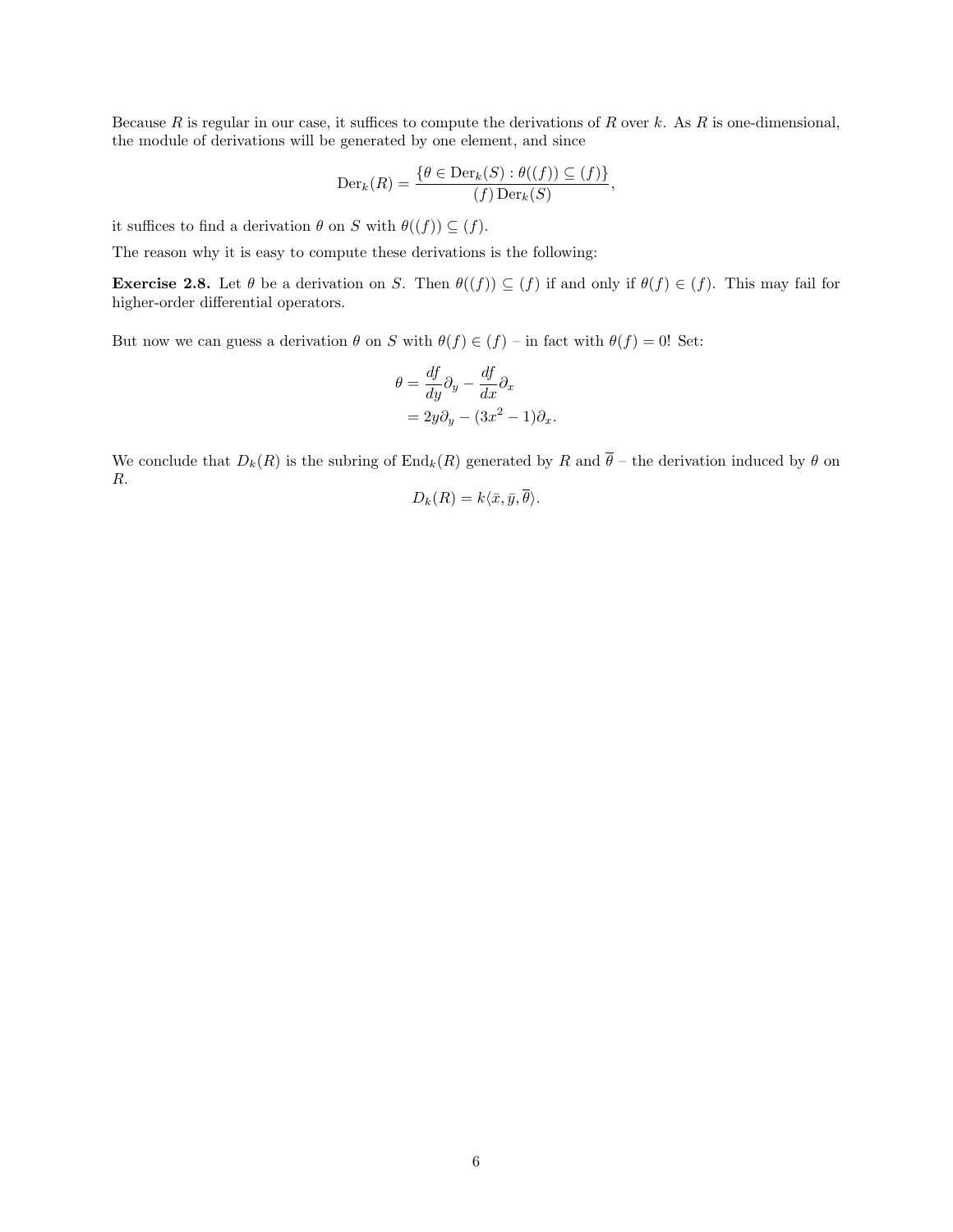Last lecture we introduced a theorem that is useful for computing rings of differential operators of regular finite-type  $k$ -algebras – especially easy in the case of a hypersurface!

We would like to understand how differential operators of singular k-algebras look like. For example, we are interested in rings like

$$
k[x, y]/(x^3 - y^2)
$$
 or  $k[s, t, u]/(su - t^2)$ .

While these algebras are singular, they are closely related to regular algebras. The first one we can express as the subring  $k[t^2, t^3]$  of  $k[t]$ . The second one is the subring  $k[x^2, xy, y^2]$  of  $k[x, y]$ .

The machinery we introduce today will allow us to use these "resolutions" to compute the rings of differential operators.

#### 3.1 Modules of principal parts

Fix a k-algebra R. Recall that a k-linear derivation from R to an R-module M is a k-linear map  $\theta : R \to$ M with the property  $\theta(fg) = f\theta(g) + g\theta(f)$ . There is an R-module  $\Omega_{R/k}$ , called the module of Kähler differentials, that "represents derivations". Namely, there is a derivation  $d: R \to \Omega_{R/k}$  such that, given a k-linear derivation  $\theta: R \to M$  there is a unique R-linear map  $\overline{\theta}: \Omega_{R/k} \to M$  such that the diagram

$$
R \xrightarrow{ \theta \qquad } M \\ \downarrow^d \overline{\theta} \Big\uparrow_{\Omega_{R/k}}.
$$

Moreover, there is a one-to-one correspondence

$$
\mathrm{Der}_k(R, M) \simeq \mathrm{Hom}_R(\Omega_{R/k}, M).
$$

We are now looking for a similar construction to  $\Omega_{R/k}$  for the case of differential operators. That is, an Rmodule  $P_{R/k}^n$  together with a universal differential operator of order  $\leq n$ ,  $d^n: R \to P_{R/k}^n$ , with the property that

$$
D_{R/k}^n(R, M) \simeq \text{Hom}_R(P_{R/k}^n, M).
$$

Before going into this we need a new way of thinking about differential operators.

Set  $T = R \otimes_k R$ . There is a multiplication map  $\mu : T \to R$ , and we denote the kernel by  $J = J_{R/k}$ .

**Exercise 3.1.** The ring  $T$  has two different  $R$ -module structures (one by multiplication on each side), and thus so does J. Show that J is generated by elements of the form  $a \otimes 1 - 1 \otimes a$ , both as a right and left R-module.

Given now R-modules M and N, observe that T acts on  $\text{Hom}_k(M, N)$  by  $(r \otimes s) \cdot \phi = r\phi(s\bullet)$ .

Proposition 3.2. With the above notation,

$$
D_{R/k}^n(M, N) = \{ \xi \in \text{Hom}_k(M, N) : J^{n+1} \xi = 0 \}.
$$

*Proof.* Observe that  $\nu_r = r \otimes 1 - 1 \otimes r$  acts on  $\xi$  by  $\nu_r \cdot \xi = [r, \xi]$ . In particular,  $J \cdot \xi = 0$  if and only if  $\xi$  is R-linear. This gives the statement for  $n = 0$ . For the inductive step, observe that  $J^{n+1}\xi = 0$  if and only if  $J^n(\nu_r \xi) = 0$  for all  $r \in R$ , i.e. if and only if  $[r, \xi] \in D_k^{n-1}(R)$  for all  $r \in R$ .  $\Box$ 

Corollary 3.3. With the notation as above,

$$
D_{R/k}(M, N) = H_J^0(\text{Hom}_k(M, N)).
$$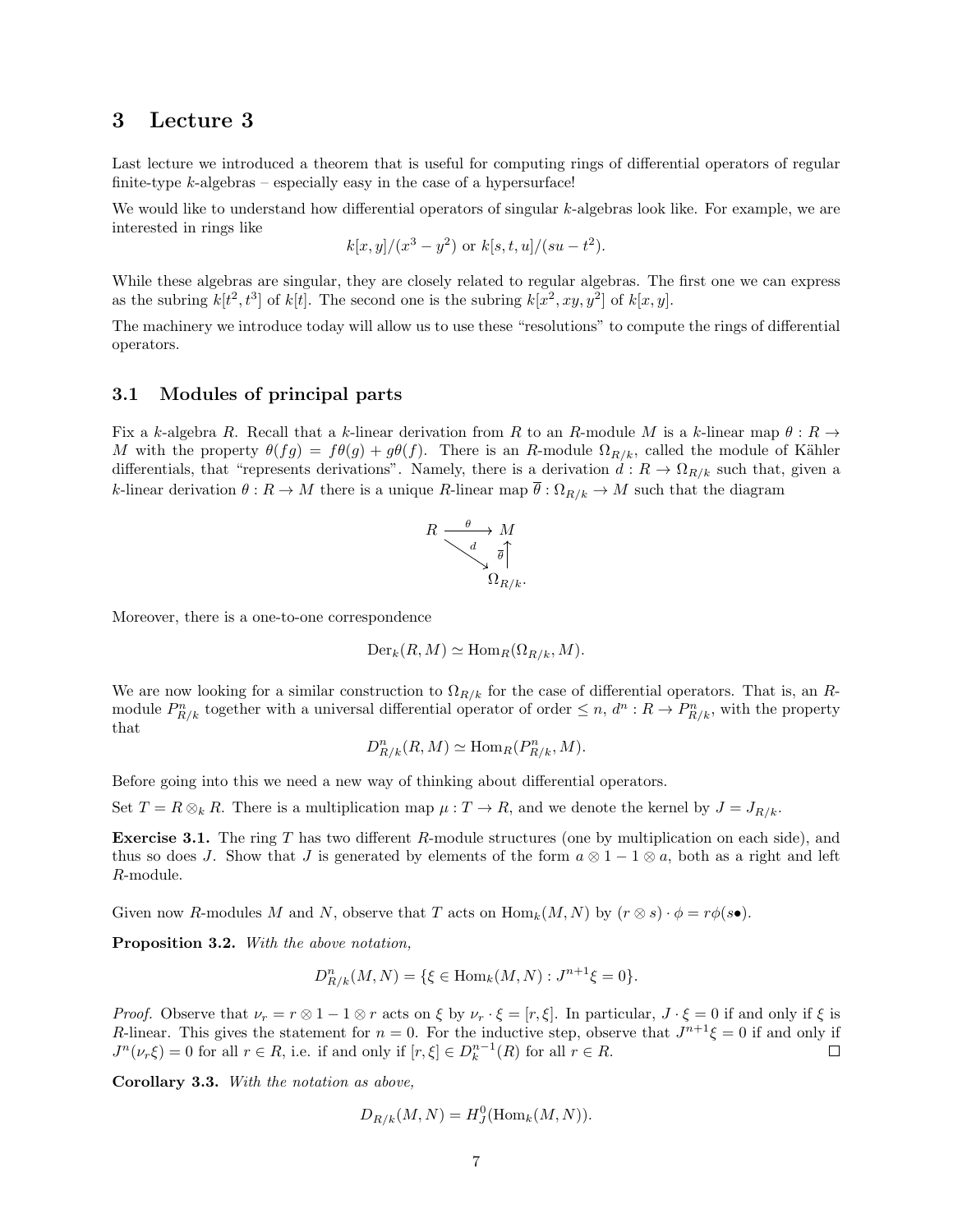We will also need a stronger form of the tensor-Hom adjunction that most people have usually seen.

**Proposition 3.4.** Let A and B be possibly noncommutative rings. Given a bimodule  $X = A X_B$  and modules  $Y = BY$  and  $Z = AZ$  there is a natural isomorphism

$$
\operatorname{Hom}_A(X \otimes_B Y, Z) \simeq \operatorname{Hom}_B(Y, \operatorname{Hom}_A(X, Z)).
$$

(Recall that  $Z(A)$  is the center of the ring A.)

#### Exercise 3.5.

(i) The tensor-hom adjunction gives an isomorphism

$$
\operatorname{Hom}_k(M, N) \simeq \operatorname{Hom}_R(R \otimes_k M, N)
$$

of  $R\otimes_k R$ -modules, where the structure on the module  $\text{Hom}_R(R\otimes_k M, N)$  comes from  $((a\otimes b)\psi)(r\otimes u) :=$  $\psi(ar\otimes bm).$ 

- (ii) One has  $\text{Hom}_T(P^n, \text{Hom}_k(M, N)) = D^n_{R/k}(M, N)$ .
- (iii) On the other hand

$$
\operatorname{Hom}_T(P^n, \operatorname{Hom}_k(M, N)) \simeq \operatorname{Hom}_R(P^n \otimes_R M, N),
$$

where  $P^n \otimes_R M$  means "tensor with the right R-module structure", and the Hom on the right is taken with respect to the left R-module structure on  $P^n \otimes_R M$ .

Therefore one has

$$
D_{R/k}^n(M, N) \simeq \text{Hom}_R(P^n \otimes_R M, N).
$$

In particular, when  $M = R$  we have  $D_{R/k}^n(R, M) \simeq \text{Hom}_R(P^n, N)$  (where the Hom is taken with respect to the left R-module structure on  $P<sup>n</sup>$ ). We have thus an analogue with the Kähler differential situation.

**Exercise 3.6.** Trace back the isomorphisms one finds that the universal differential operator  $d^n : R \to P^n$ is given by  $r \mapsto 1 \otimes r$ . Why is this a differential operator of order  $\leq n$ ?

#### 3.2 Back to polynomial algebras

Let us compute the module of principal parts for  $R = k[x_1, \ldots, x_n]$ , where k is now an arbitrary commutative ring.

After identifying  $x_i = x_i \otimes 1$  and  $y_1 = 1 \otimes x_i$ , we have

$$
P^n = \frac{k[x_1,\ldots,x_n,y_1,\ldots,y_n]}{\langle y_1-x_1,\ldots,y_n-x_n\rangle^{n+1}}.
$$

By making a change of coordinates  $dx_i = y_i - x_i = 1 \otimes x_i - x_i \otimes 1$ , we get

$$
P^n = \frac{k[x_1, \dots, x_n, dx_1, \dots, dx_n]}{\langle dx_1, \dots, dx_n \rangle^{n+1}}
$$

$$
= \bigoplus_{|\alpha| \le n} R dx^{\alpha},
$$

i.e.  $P^n$  is a free module over R with basis  $\{dx^\alpha : |\alpha| \leq n\}.$ We conclude that

$$
D^n_k(R) = \bigoplus_{|\alpha| \le n} R(dx^{\alpha})^*
$$

where  $(dx_{\alpha})^*$  is the R-dual of  $dx^{\alpha}$ . We conclude that  $D_k^n(R)$  is, as an R-module, free and generated by the differential operators  $(dx^{\alpha})^*$ .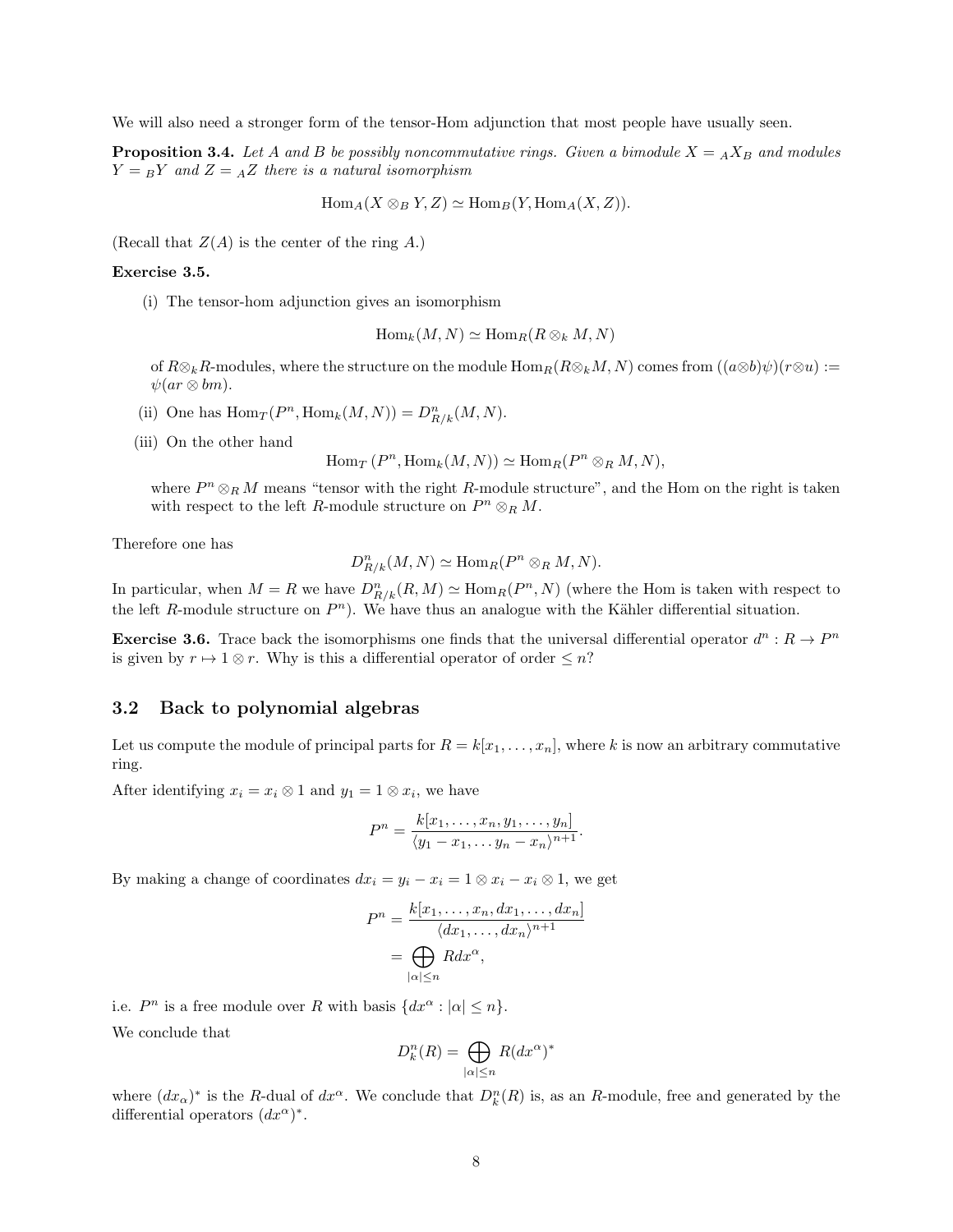We now compute what the differential operators of order at most  $n$  on  $R$  are. It remains to check what the  $(dx^{\alpha})^*$  actually are as differential operators. Let  $D^{(\alpha)}$  be the differential operator corresponding to  $(dx^{\alpha})^*$ , i.e.  $D^{(\alpha)} = (dx^{\alpha})^* \circ d^n$ . Let us describe the action on a monomial  $x^{\beta}$ .

We claim  $D^{(\alpha)}(x^{\beta}) = \binom{\beta}{\alpha} x^{\beta - \alpha}$ . This follows because  $d^n(x^{\beta}) = (d^n x)^{\beta} = (dx - x)^{\beta}$  – we are using multi-index notation. By the multi-index binomial theorem,

$$
(dx - x)^{\beta} = \sum_{\gamma \leq \beta} {\beta \choose \gamma} x^{\beta - \gamma} dx^{\gamma}
$$

,

from which the statement follows.

We have thus proven;

**Proposition 3.7.** Let  $R = k[x_1, \ldots, x_n]$ , where k is a commutative ring. Then

$$
D_k^n(R) = \bigoplus_{|\alpha| \le n} R \cdot D^{(\alpha)},
$$

where  $D^{(\alpha)}$  is the unique k-linear map satisfying

$$
D^{(\alpha)}(x^{\beta}) = {\beta \choose \alpha} x^{\beta - \alpha}.
$$

Observe that when k is a field of characteristic zero,  $D^{(\alpha)} = (1/\alpha!) \partial^{\alpha}$ .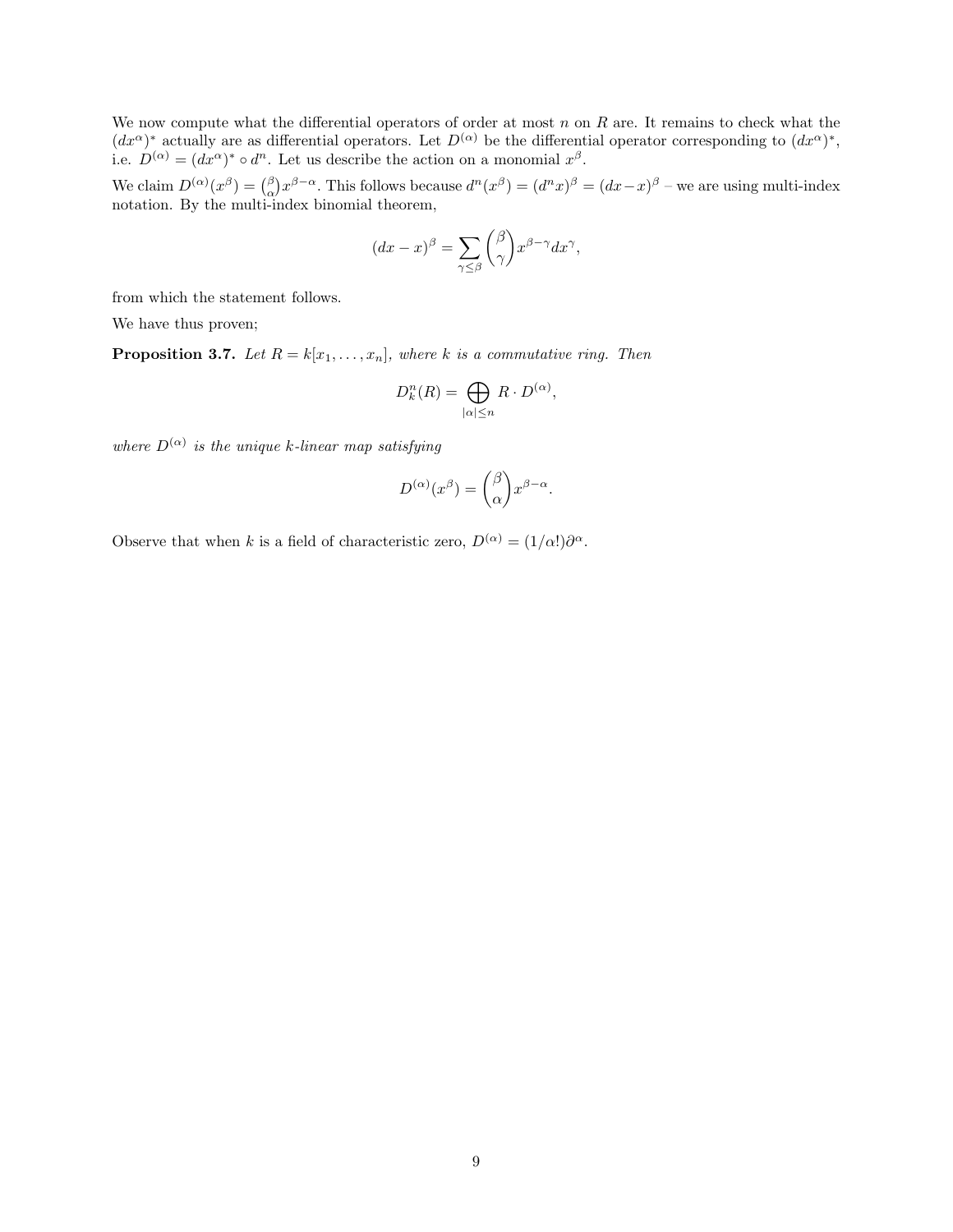From now on, we will assume that  $k$  is noetherian and that all  $k$ -algebras are essentially of finite type. That is, when we say R is a k-algebra, R will be assumed to be a quotient of  $k[x_1, \ldots, x_n]$  for some n, or a localization of such a ring, and the map  $k \to R$  will be assumed to be the natural map coming from this identification.

Recall that our goal is to understand differential operators of rings like  $k[t^2, t^3]$  or  $k[x^2, xy, y^2]$ . The good thing about these rings is that they admit nice maps to smooth algebras, the differential operators of which we understand well.

To exploit this to our advantage we need to explore how a morphism  $f: R \to S$  of k-algebras can help us relate the differential operators of  $R$  and  $S$ . The first step would be to observe that the most natural hope is not realized.

**Exercise 4.1.** If  $f: R \to S$  is a morphism of k-algebras, f does not in general induce a map between the rings of differential operators of R and S.

In this level of generality, the most we can observe is that we have the following natural maps, all of which preserve the relevant order filtrations.

 $S \otimes_R D_k(R) \longrightarrow D_{R/k}(R, S) \longleftarrow D_k(S).$ 

The arrow on the left is given  $s \otimes \xi \mapsto [r \mapsto sf(\xi(r))]$ . The arrow on the left is given by  $\eta \mapsto \eta \circ f$ . Because these preserve the filtrations, one can think of all these maps at the level of modules of principal parts:

$$
S \otimes_R \text{Hom}_R(P_R^n, R) \longrightarrow \text{Hom}_R(P_R^n, S) \longleftarrow \text{Hom}_S(P_S^n, S).
$$

Now observe that  $\text{Hom}_R(P_R^n, S) \simeq \text{Hom}_S(S \otimes_R P_R^n, S)$ .

**Exercise 4.2.** Show that  $P_R^n$  is finitely-generated as a left R-module. [Hint: One needs the assumption that k is noetherian and R is essentially of finite-type over  $k$ 

This exercise, together with the observations above, already shows that

<span id="page-9-0"></span>**Lemma 4.3.** Suppose  $f: R \to S$  is a flat map of k-algebras. Then

$$
S \otimes_k D_k(R) \simeq D_{R/k}(R, S).
$$

The more interesting question is when do we have the map  $\text{Hom}_S(P_S^n, S) \to \text{Hom}_S(S \otimes_R P_R^n, S)$  being an isomorphism. A nice case where this happens is when the natural map  $S \otimes_R P_R^n \to P_S^n$  is an isomorphism.

**Exercise 4.4.** Show that there is a natural map  $S \otimes_R P_R^n \to P_S^n$ .

We will prove this map is an isomorphism whenever the morphism  $f: R \to S$  is étale.

#### 4.1 Behaviour under étale extensions

This material is taken from [\[3\]](#page-15-2)

**Definition 4.5.** A map of rings  $f : R \to S$ , essentially of finite type, is étale if for all R-algebras T, all nilpotent ideals  $J \subseteq T$  and all R-algebra maps  $S \to T/J$  there exists a unique R-algebra map  $S \to T$  such that



commutes.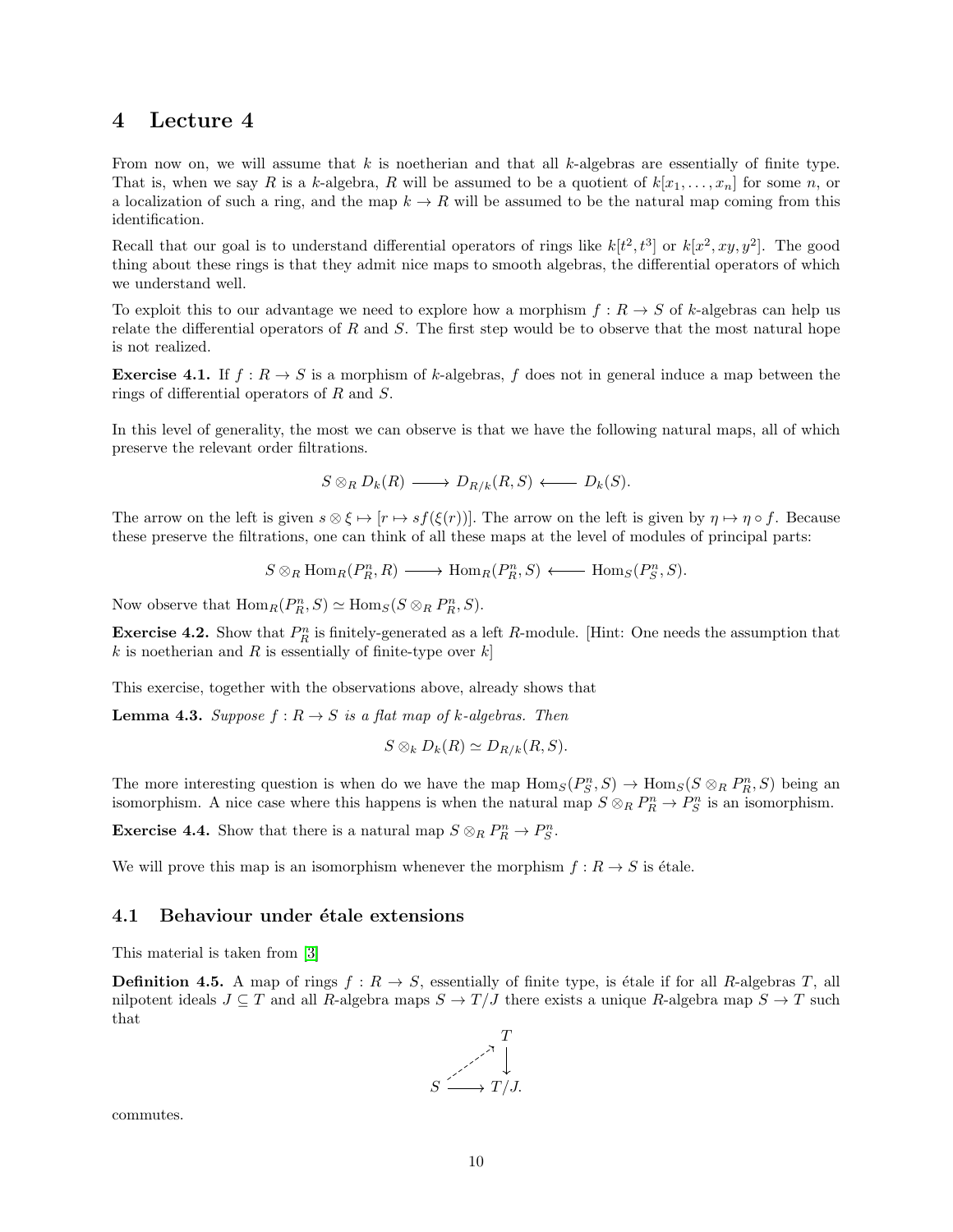By requiring just existence, or just uniqueness, one gets the notions of smoothness and unramified-ness respectively.

<span id="page-10-1"></span>**Remark 4.6.** An étale map is flat. In particular, Lemma [4.3](#page-9-0) holds for an étale map  $f : R \to S$ .

Exercise 4.7.

- (i) A localization  $f : R \to W^{-1}R$  is étale. [Hint: a unit plus a nilpotent is a unit].
- (ii) Suppose that n is invertible in k. Then "adjoining n-th roots is an étale operation". To be concrete, show that

$$
k[x] \to \frac{k[x,y]_y}{(y^n - x)}
$$

is étale.

We now begin our proof of the already-mentioned statement. Namely:

<span id="page-10-0"></span>**Theorem 4.8.** Let  $R \rightarrow S$  be an étale morphism of k-algebras. Then the natural map

$$
S\otimes_R P_R^n\to P_S^n
$$

is an isomorphism.

We will prove this by constructing an inverse.

Let  $R \to S$  be an etale homomorphism of k-algebras (thus flat). Tensoring the exact sequence

$$
0 \to J_R/J_R^{n+1} \to P_R^n \xrightarrow{\mu} R \to 0
$$

with  $S$  on the left gives

$$
0 \to S \otimes_R (J_R/J_R^{n+1}) \to S \otimes_R P_R^n \xrightarrow{S \otimes \mu} S \to 0.
$$

In particular, the map  $S \otimes_R P_R^n$  $\xrightarrow{S\otimes\mu} S$  has nilpotent kernel.

Now regard  $S \otimes_R P_R^n$  as an R-algebra via its right R-module structure  $d^n : R \to P_R^n$ . By étaleness, the dashed arrow can be filled as a map of  $R$ -algebras.

S S R S ⊗<sup>R</sup> P n R. = φ 1⊗d n S⊗µ

**Lemma 4.9.** The map  $\phi$  above is a differential operator of order  $\leq n$ .

*Proof.* As  $\phi$  is an algebra map,  $(1 \otimes a - a \otimes 1) \cdot \phi = (\phi(a) - a \otimes 1)\phi(\bullet)$  for all  $a \in S$ . By the commutativity of the diagram above,  $\phi(a) - a \otimes 1 \in \ker(S \otimes \mu) = S \otimes_R (J_R / J_R^{n+1}).$  $\Box$ 

Consequently, there is a unique S-linear map  $\bar{\phi}$  such that

$$
\begin{array}{ccc}\nP^n_S & \xrightarrow{\bar{\phi}} & S \otimes_R P^n_R \\
\downarrow{d^n_S} & & \nearrow & \\
S & & & \n\end{array}
$$

commutes. We claim this  $\bar{\phi}$  provides an inverse for the natural map. We leave this as an exercise.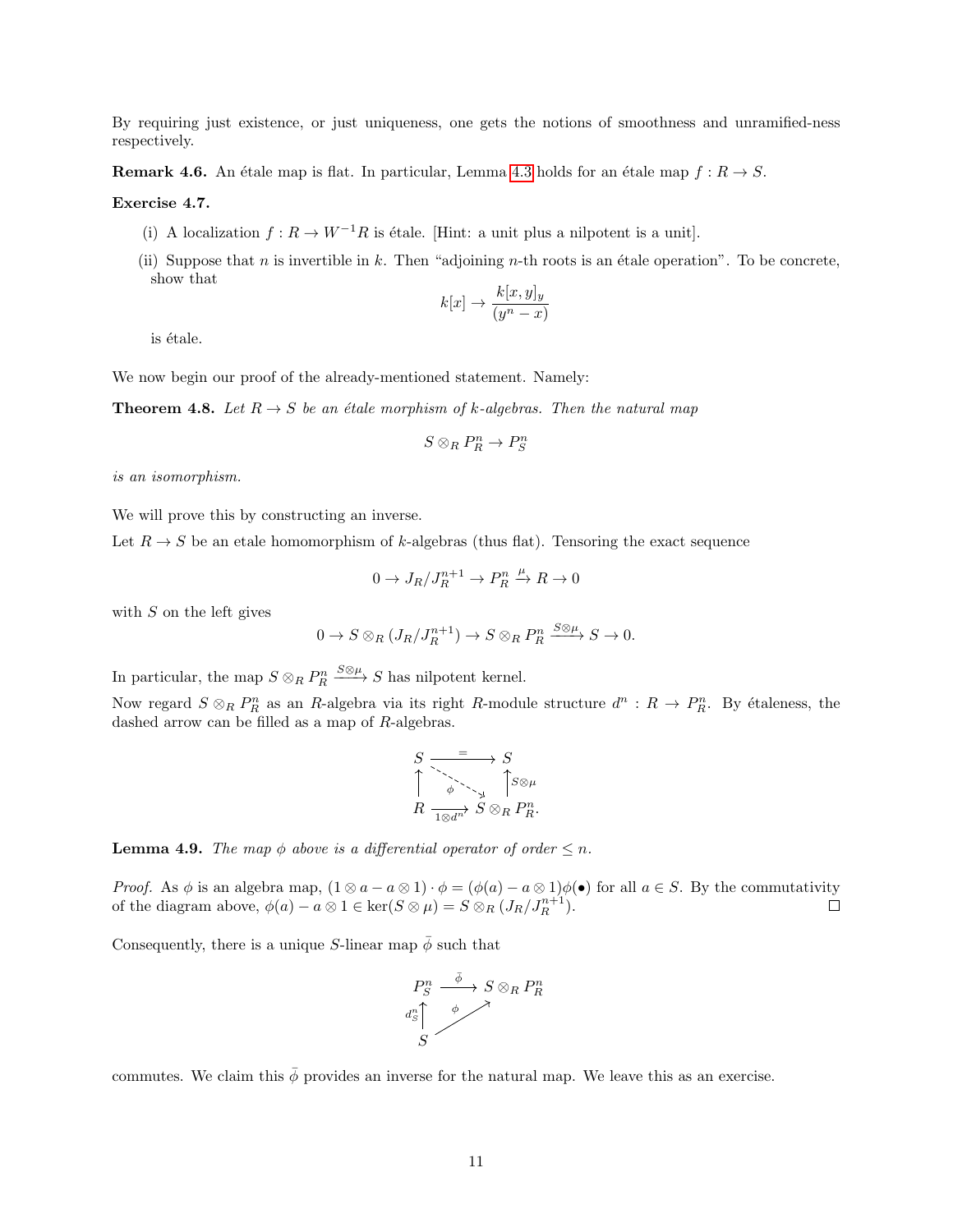#### Exercise 4.10.

- (i) Observe that so far we have only used smoothness.
- (ii) Denote by  $\psi : S \otimes_R P_R^n \to P_S^n$  the natural map. Show that  $\bar{\phi} \circ \psi = id$ .
- (iii) Show that  $\psi \circ \bar{\phi} = id$ . [Hint: both  $\psi \circ \phi$  and  $d_S^n$  make a certain diagram commute, and étaleness implies  $\psi \circ \phi = d_S^n$ .

We have thus proven Theorem [4.8](#page-10-0)

Corollary 4.11. With  $R, S$  as above,

$$
D_k^n(S) \cong S \otimes_R D_k^n(R)
$$

as left S-modules.

Proof. See the discussion at the beginning of the lecture, as well as Remark [4.6](#page-10-1)

Corollary 4.12. Let R be a k-algebra and  $W \subseteq R$  be a multiplicatively closed subset. Then

$$
D_k(W^{-1}R) = W^{-1}D_k(R).
$$

#### **Corollary 4.13.** Let  $R \subseteq S$  be an étale inclusion of k-algebras (e.g. an injective localization). Then

- (i) Every differential operator on R lifts to a unique differential operator on  $S$ .
- (ii) One has

$$
D_k(R) \simeq \{ \xi \in D_k(S) : \xi(R) \subseteq R \}
$$

as rings.

<span id="page-11-0"></span>**Example 4.14.** If  $R = k[t^{\pm 1}]$ , where k is a field of characteristic zero, then  $D_k(R)$  is the k-subalgebra of End<sub>k</sub>(R) generated by  $t, t^{-1}$  and  $\partial_t$ . In other words,

$$
R = k[t^{\pm 1}] = k \langle t^{\pm 1}, \partial_t \rangle.
$$

**Exercise 4.15.** Identifying the ring of Example [4.14](#page-11-0) with  $k[t, u]/(ut - 1)$ , verify the statement of Example [4.14](#page-11-0) by using the behaviour of differential operators under quotients.

**Corollary 4.16.** Let  $R \subseteq S$  be an étale inclusion of k-algebras (e.g. an injective localization). Then

- (i) Every differential operator on R lifts to a unique differential operator on  $S$ .
- (ii) One has

$$
D_k(R) \simeq \{ \xi \in D_k(S) : \xi(R) \subseteq R \}
$$

as rings.

**Exercise 4.17.** Even when the map  $R \to S$  is not injective there is always a map

$$
D_k(R) \to \{\xi \in D_k(S) : \xi(\text{im } R) \subseteq \text{im } R\}.
$$

One might ask what goes wrong if we don't assume that the étale map  $R \to S$  is an inclusion. Consider the ring  $R = k[x, y]/(xy)$ , let  $S = R_y$  and consider the localization map  $R \to S$  – non-injective localizations are still étale. Show that the map above is not an isomorphism.

**Exercise 4.18.** Let D be the Weyl algebra and N be a positive integer. Suppose that some  $\xi \in \mathcal{D}$  satisfies  $\xi(f) = 0$  for all f of degree  $\geq N$ . Then  $\xi = 0$ . [Hint: If S is the polynomial ring, consider the subring R generated by elements of degree  $\geq N$ . Then R and S have a common localization.

 $\Box$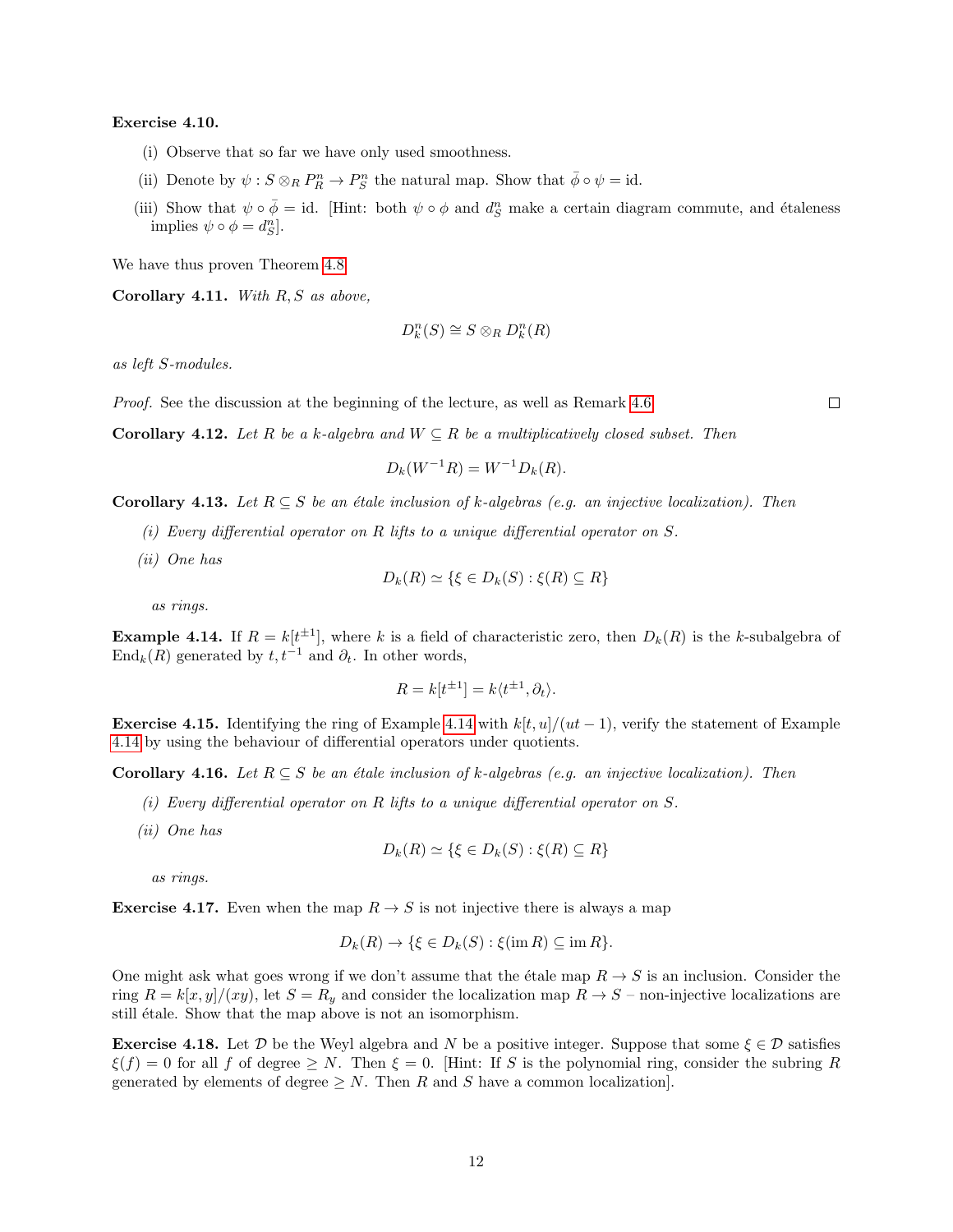Throughout today, k will be a field of characteristic zero.

We now want to use the material from yesterday to compute the rings of differential operators of our favorite examples. Let us begin with an observation that will be useful.

#### Exercise 5.1.

(i) Suppose R is a Z or N graded k-algebra. Then  $D_k(R)$  is Z-graded:

$$
D_k(R) = \bigoplus_{d \in \mathbb{Z}} D_k^{(d)}(R)
$$

where

$$
D_k^{(d)}(R) = \{ \xi \in D_k(R) : \xi(R_i) \subseteq R_{d+i} \text{ for all } i \}.
$$

(ii) Let k be a field of characteristic zero and  $R = k[x_1, \ldots, x_n]$  be standard graded. Then  $D_k(R)$  $k\langle x,\partial \rangle$  is the Weyl algebra D and the grading inherited from R is given by deg  $x_i = 1$ , deg  $\partial_i = -1$ .

#### 5.1 The cuspidal cubic

Fix a field k of characteristic zero and let  $R = k[t^2, t^3]$  and  $S = k[t]$ . Then  $R \subseteq S$  and the map  $R \to S_t =$  $k[t, t^{-1}]$  is an injective localization. We denote by  $\mathcal{D}_t := k(t, t^{-1}, \partial_t)$ . We conclude that

$$
D_k(R) = \{ \xi \in \mathcal{D}_t : \xi(R) \subseteq R \}.
$$

In particular,  $t^2 \mathcal{D} \subseteq D_k(R)$ . We will compute  $D_k^{(d)}$  $k^{(d)}(R)$ . First observe that  $D_k^{(d)}$  $\mathcal{L}_{k}^{(d)}(R) = \mathcal{D}^{(d)}$  for  $d \geq 2$  and  $d=0$ . Moreover,  $D_k^{(d)}$  $k_k^{(d)}(R) \supseteq t^2 \mathcal{D}^{(d-2)}$  and therefore it suffices to compute the space  $A^{(d)} := D_k^{(d)}$  $k^{(d)}/t^2\mathcal{D}^{(d-2)}$ for  $d = 1$  and  $d < 0$ .

- For starters,  $\mathcal{D}_t^{(1)}/t^2\mathcal{D}^{(-1)}$  is just spanned by the monomial t, and  $\lambda t(R) \subseteq R$  if and only if  $\lambda = 0$ . Thus  $A^{(1)} = 0$ .
- $\mathcal{D}_t^{(-1)}/t^2\mathcal{D}_t^{(-1)}$  is spanned by the monomials  $t^{-1}$ ,  $\partial$  and  $t\partial^2$ . Plugging in 1 and  $t^2$  we see that  $A_t^{(-1)}$  =  $k(\partial - t\partial^2)$ . (Everything of degree  $\geq$  will automatically map into R).
- Similarly,  $A^{(-2)}$  is spanned by the operator  $2t^{-1}\partial \partial^2$ .
- Now let  $d > 2$ , and we want to compute  $A^{(-d)}$ . Observe that  $\mathcal{D}_{t}^{(-d)}/t^2 \mathcal{D}^{(-d-2)}$  is given by

$$
\{a_0t^{-d} + a_1t^{-d+1}\partial + \dots + a_{d+1}t\partial^{d+1} : a \in k^{d+2}\}.
$$

Let us call  $\xi_{d,a} = a_0 t^{-d} + a_1 t^{-d+1} \partial + \cdots + a_{d+1} t \partial^{d+1}$ . The question is: for which values of a does  $\xi_{d,a}$  preserve R. That is, for which a do we get  $\xi_{d,a}(x^m) \in R$  for  $m = 0$  or  $m \geq 2$ ? It is easy that we get  $m \geq d+2$  for free, as well as  $m = d$ . Therefore, there are d equations for a, which has  $d+2$ parameters. These equations are linearly independent (exercise) and therefore  $A^{(-d)}$  is a vector space of dimension 2 for  $d \geq 3$ .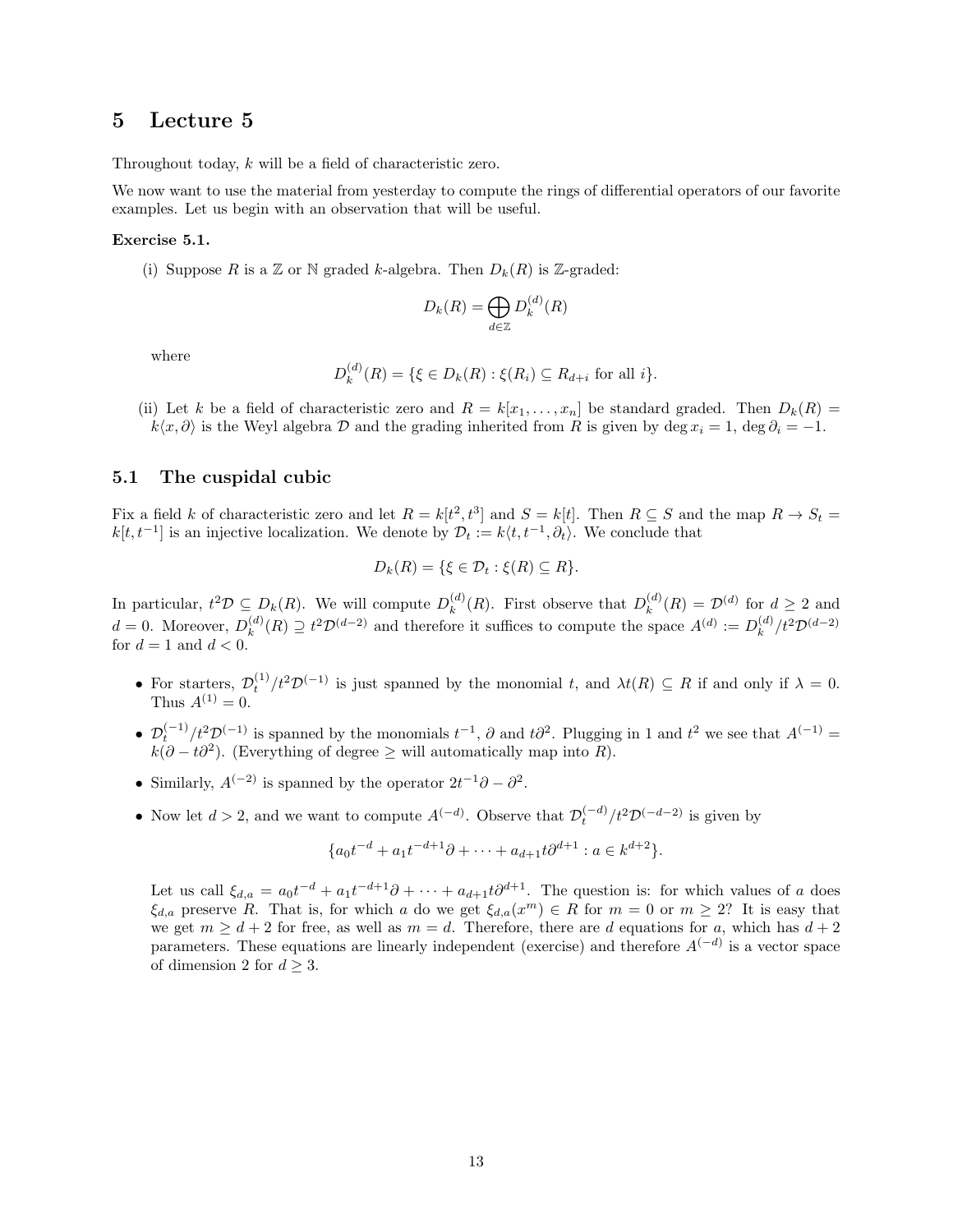#### 5.2 Veronese subrings

Recall that our second example was  $k[x^2, xy, y^2] \subseteq k[x, y]$ , which consists of polynomials whose homogeneous components all have even degree. This fits into a more general setting.

**Definition 5.2.** Let  $S = k[x_1, \ldots, x_n]$  be a polynomial ring in  $n \geq 2$  variables over k, and let  $d \geq$  be a positive integer. The Veronese subring of degree d of S is

$$
S^{(d)} := \{ f \in S : f_i = 0 \text{ unless } d|i \},
$$

where  $f_i$  is the component of  $f$  of degree  $i$ .

It follows that  $S^{(d)}$  is generated, as a k-algebra, by the monomials of degree d in  $x_1, \ldots, x_n$ . We recover our example by  $d = 2$ ,  $n = 2$ .

The geometric picture to have in mind is as follows.

Set  $X = \text{Spec } S \simeq \mathbb{A}^n$  and  $Y = \text{Spec } S^{(d)}$ . Then we have a diagram

$$
X \xleftarrow{i} X \setminus \{0\}
$$

$$
\downarrow f
$$

$$
Y \xleftarrow{j} Y \setminus \{0\}
$$

where  $f$  is étale.

Recall that there is a map  $D_k(S) \to D_{R/k}(R, S)$  that just restricts operators. At order  $\leq n$  this map is just  $\text{Hom}_S(P_S^n, S) \to \text{Hom}_R(P_R^n, S)$ . We have a diagram



Now observe that the map  $\text{Hom}_S(P_S^n, S) \to \text{Hom}_S(S \otimes_R P_R^n, S)$  is an isomorphism away from the origin. But they are both  $S_2$ -modules on  $k[x_1, \ldots, x_n]$ . It follows that the map is actually an isomorphism (see [\[4\]](#page-15-3) for details, in particular Corollary 2.11).

We conclude:

**Proposition 5.3.** Let  $S = k[x_1, \ldots, x_n]$  and  $R = S^{(d)}$ . Then  $D_k(S) \simeq D_{R/k}(R, S) \simeq S \otimes_R D_k(R)$ . In particular, every differential operator on R extends to a unique differential operator on S and, moreover,

$$
D_k(R) \simeq \{ \xi \in D_k(S) : \xi(R) \subseteq R \}.
$$

**Corollary 5.4.** The ring of differential operators on  $R$  is given by

$$
D_k(R) = \mathcal{D}^{(d)},
$$

where  $\mathcal{D} = D_k(S)$ .

*Proof.* Suffices to show that if  $\xi(R) \subseteq R$  then  $\xi$  has all homogeneous terms with degree divisible by d. Subtract of terms with degree divisible by d to obtain an operator  $\eta = \sum \eta_i$  where  $\eta_i$  has degree i not divisible by d. Then  $\eta(x^{d\alpha}) = \sum_{i} \eta_i(x^{d\alpha})$  and since  $\eta_i(x^{d\alpha})$  has degree  $d|\alpha| + i$  and must be in R it follows that  $\eta(R) = 0$ . But then  $\eta$  corresponds to the zero operator under the isomorphism  $D_k(S) \simeq D_{R/k}(R, S)$ .  $\Box$ 

**Example 5.5.** For  $R = k[x^2, xy, y^2] \subseteq k[x, y]$  we have

$$
D_k(R) = k \langle x^2, xy, y^2, x \partial_x, x \partial_y, y \partial_x, y \partial_y, \partial_x^2, \partial_y^2 \rangle \subseteq \mathcal{D}.
$$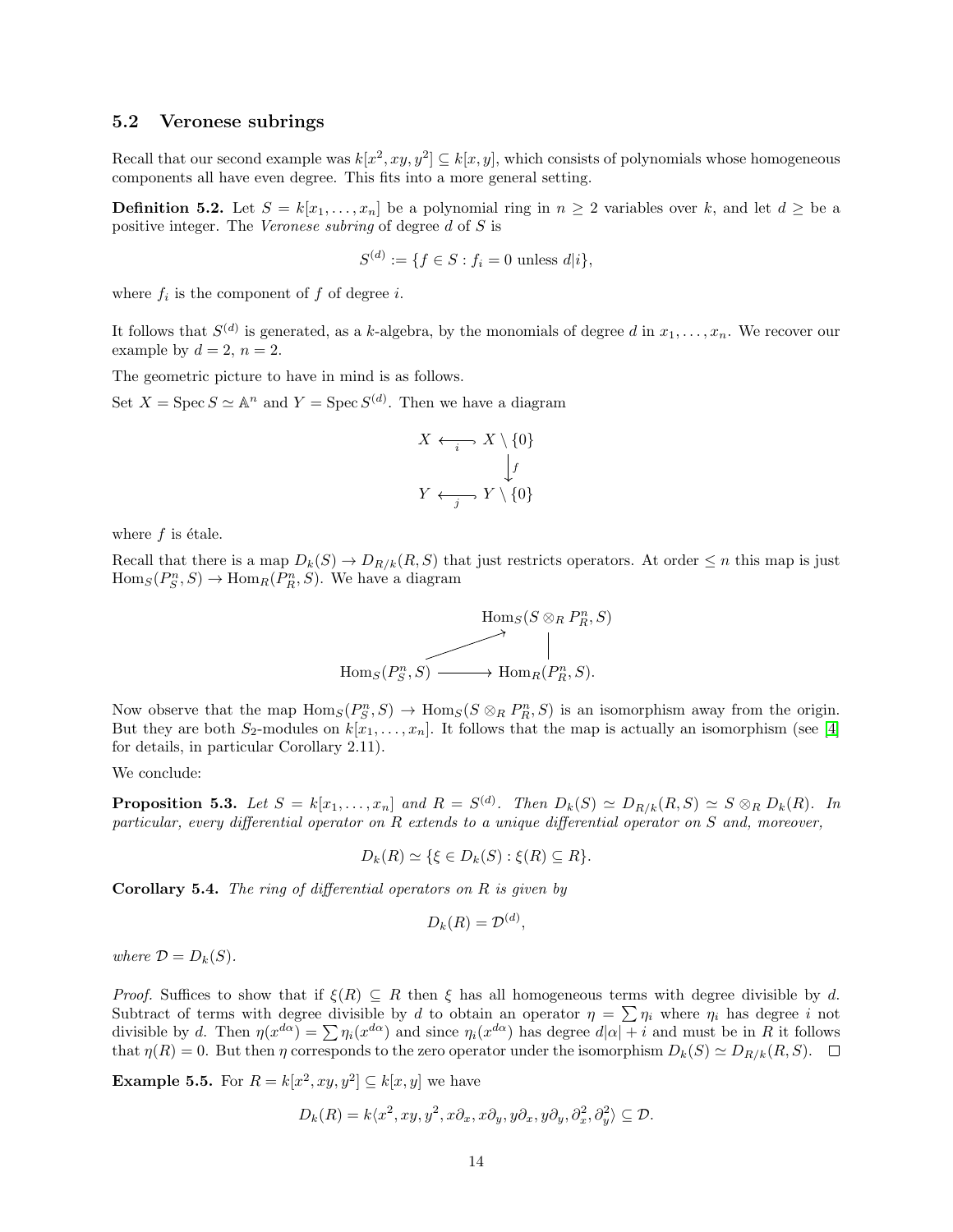### 5.3 Morita equivalences for curves

To finish, I would like to discuss a result of Smith and Stafford.

**Definition 5.6.** Recall that two (not necessarily commutative) rings  $A$  and  $B$  are Morita equivalent if their categories of left modules are equivalent.

Miraculously, this is equivalent to their categories of right modules being equivalent.

**Theorem 5.7.** (S.P. Smith and J.T. Stafford [\[5\]](#page-15-4)) Let R be a k-algebra of dimension 1 and  $\widetilde{R}$  be its normalization. Let  $\pi : \text{Spec}(\widetilde{R}) \to \text{Spec}(R)$  be the induced map. Then the following are equivalent:

- (i) The map  $\pi$  is injective.
- (ii) The ring  $D_k(R)$  Morita equivalent to  $D_k(\widetilde{R})$ .

(Smith and Stafford provide further equivalences in [\[5\]](#page-15-4)).

Ben-Zvi and Nevins proved in [\[6\]](#page-15-5) that one can take the bimodule inducing this equivalence to be  $D_{R/k}(R, \tilde{R})$ .

**Corollary 5.8.** Let  $R = k[t^2, t^3]$ . Then  $D_k(R)$  is Morita-equivalent to the Weyl algebra in 2 generators. In particular, it is left and right noetherian and simple.